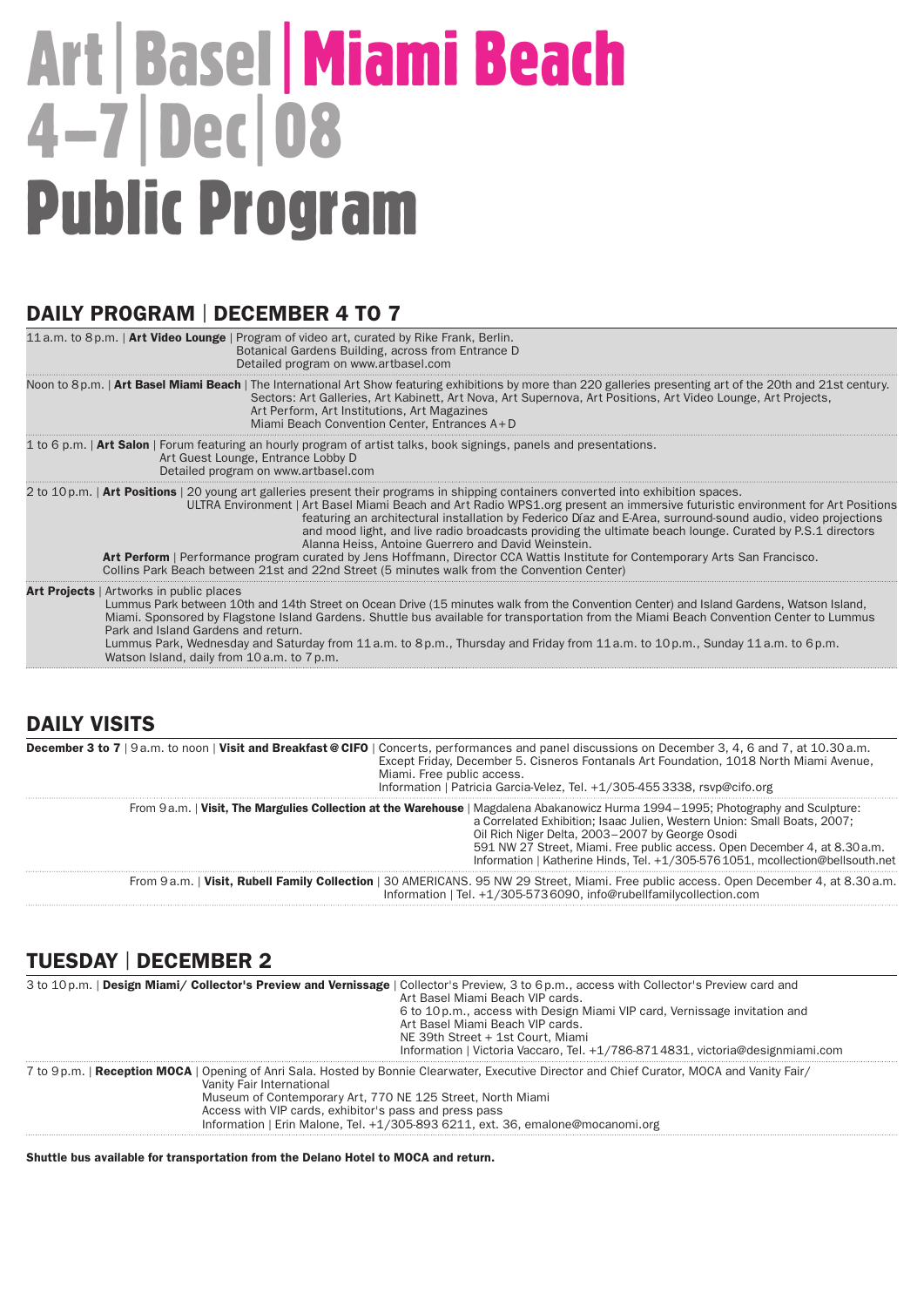## WEDNESDAY | DECEMBER 3

|                                                         | 5 to 8p.m.   Vernissage Art Basel Miami Beach   Grand opening at the Miami Beach Convention Center<br>By invitation of Show Management and exhibiting galleries. Access with VIP cards or Vernissage invitation.                                                                                                                                                                                                                                                                                    |
|---------------------------------------------------------|-----------------------------------------------------------------------------------------------------------------------------------------------------------------------------------------------------------------------------------------------------------------------------------------------------------------------------------------------------------------------------------------------------------------------------------------------------------------------------------------------------|
|                                                         | 6 to 10p.m.   Opening Night Art Positions   20 young galleries present their programs in shipping containers converted into exhibition spaces.<br>Collins Park Beach between 21st and 22nd Street (5 minutes walk from the Convention Center).<br>Free public access                                                                                                                                                                                                                                |
|                                                         | 8 to 10 p.m.   Reception Bass Museum of Art   Russian DreamsCurated by Olga Sviblova; Personified: Late Twentieth Century Figurative Works; Treasures<br>from the Bass Museum of Art. Hosted by The Bass Museum of Art and Arte al Dia International Magazine.<br>2121 Park Avenue, Miami Beach. Access with Bass Museum invitation, VIP cards, exhibitor's pass, press pass,<br>Bass Museum membership cards.<br>Information   Lee Ortega, Tel. +1/305-6737530 ext. 9-2001, lortega@bassmuseum.org |
| 10 to 11 p.m.   Art Loves Music   Opening Night Concert | Art Positions, between 21st and 22nd Street on the beach. Free public access.<br>Information   Florida Office Art Basel Miami Beach, Tel. +1/305-6741292, floridaoffice@artbasel.com                                                                                                                                                                                                                                                                                                                |

## THURSDAY | December 4

| 8.30 a.m. to noon   Private View, Rubell Family Collection   Hosted by Jennifer Rubell and Domino Magazine                                        | 95 NW 29 Street, Miami, Free public access.<br>Information   Tel. +1/305-5736090, info@rubellfamilycollection.com                                                                                                                                                                                                                                                                                                                                                              |
|---------------------------------------------------------------------------------------------------------------------------------------------------|--------------------------------------------------------------------------------------------------------------------------------------------------------------------------------------------------------------------------------------------------------------------------------------------------------------------------------------------------------------------------------------------------------------------------------------------------------------------------------|
|                                                                                                                                                   | 9a.m. to noon   Wynwood Art District Tour   Over 40 art spaces are holding special exhibitions, including Opening Reception MOCA at the Goldman Warehouse<br>'Possibility of an Island', World Class Boxing, Locust Projects, CasaLin. See maps at VIP Desk. Free public access.<br>Information   Tel. +1/305-5761278, www.wynwoodartdistrict.com                                                                                                                              |
| 10 to 11 a.m.   Art Basel Conversations Premiere   Artist Talk                                                                                    | The speakers will be available for discussion after the panel.<br>Art Guest Lounge, Entrance Lobby D. Free public access.                                                                                                                                                                                                                                                                                                                                                      |
| 8 to 10 p.m.   <b>Nights at Lummus Park</b>   Special night-time events with performances and guided tours of Art Projects.<br>Free public access | Lummus Park, between 10th and 14th Street on Ocean Drive                                                                                                                                                                                                                                                                                                                                                                                                                       |
|                                                                                                                                                   | 8 to 10 p.m.   Reception MAM   Chantal Akerman: Moving Through Time and Space; Yinka Shonibare, MBE: A Flying Machine for Every Man, Woman and Child;<br>Objects of Value: Selections from the Permanent Collection. Hosted by Terence Riley, Director, MAM.<br>Miami Art Museum, 101 West Flagler Street, Miami. Access with special invitation, VIP cards, exhibitor's pass.<br>Information   MAM, Special Events Department, Tel. +1/305-3751704, events@miamiartmuseum.org |

### FRIDAY | December 5

| 9 a.m. to noon   Artist studio visits in Wynwood   Beatriz Monteavaro, Gavin Perry and George Sanchez. Free public access<br>Maps of studio locations available<br>Information   Tiffany Chestler, Tel. +1/305-5318700                                                                                                                                                                                                                                                                                                                                                                                                                                 |
|--------------------------------------------------------------------------------------------------------------------------------------------------------------------------------------------------------------------------------------------------------------------------------------------------------------------------------------------------------------------------------------------------------------------------------------------------------------------------------------------------------------------------------------------------------------------------------------------------------------------------------------------------------|
| 10 to 11 a.m.   Art Basel Conversations   The Future of The Museum   Africa, America and The World<br>The speakers will be available for discussion after the panel.<br>Art Guest Lounge, Entrance Lobby D. Free public access.                                                                                                                                                                                                                                                                                                                                                                                                                        |
| 10.30 a.m. and 11.30 a.m.   Art Tours of Miami Design District   Artist studio visits to: Bhakti Baxter, Jim Drain, Naomi Fisher, Jason Hedges, Jay Hines,<br>Cristina Lei Rodriguez, Nick D. Lobo, Martin Oppel, Tao Rey, Leyden Rodriguez-Casanova,<br>Oliver Sanchez, Frances Trombly and Wendy Wischer<br>Tour groups meet at 3841 N.E. 2nd Avenue, ground floor, www.miamidesigndistrict.net<br>Information   Tiffany Chestler, Tel. +1/305-5318700, tiffany@dacra.com                                                                                                                                                                            |
| 8 to 10 p.m.   <b>Nights at Lummus Park</b>   Special night-time events with performances and guided tours of Art Projects.<br>Free public access<br>Lummus Park, between 10th and 14th Street on Ocean Drive                                                                                                                                                                                                                                                                                                                                                                                                                                          |
| 8 to 11 p.m.   Reception at The Wolfsonian-FIU   Performance by Elliott Earls; Installation by Francesco Vezzoli; Gridnik: Wim Crouwel & Modern Typography;<br>A Bittersweet Decade: The New Deal in America, 1933-43; American Streamlined Design: The World of<br>Tomorrow; Napoleon's Throne from Les Arts Decoratifs, Paris. Hosted by Cathy Leff, Director, The Wolfsonian-FIU,<br>Cranbrook Academy of Art, Bloomfield Hills, Michigan and Les Arts Decoratifs, Paris<br>1001 Washington Avenue, Miami Beach. Access with VIP cards, exhibitor's pass, press pass<br>Information   Julieth Dabdoub, Tel. +1/305-5352622, iulieth@thewolf.fiu.edu |
| 8.30 to 10 p.m.   Art Loves Film   An evening honoring collectors Herb and Dorothy Vogel, presenting the new film 'Herb and Dorothy' by Megumi Sasaki,<br>with introduction by Bob Colacello, Special Correspondent to Vanity Fair. Artist James Siena will be present.<br>The Colony Theater, 1040 Lincoln Road, Miami Beach<br>Invitation cards available at VIP and Information Desks.<br>Limited seating. Door opens 8 p.m.<br>Information   Florida Office Art Basel Miami Beach, Tel. +1/305-6741292, floridaoffice@artbasel.com                                                                                                                 |

# SATURDAY | DECEMBER 6

| 9a.m. to noon   Visit of Artist Studios   Includes visits to studios of: Daniel Arsham, Carlos Betancourt, Robert Chambers, Craig Kucia, Lynne Golob Gelfman,<br>Maria Martinez-Cañas, Magnus Sigurdarson and Mette Tommerup.<br>Free public access. Maps of studio locations available.<br>Information   please email to basel.studiovisits@gmail.com                                                                                                                                                                                                    |
|-----------------------------------------------------------------------------------------------------------------------------------------------------------------------------------------------------------------------------------------------------------------------------------------------------------------------------------------------------------------------------------------------------------------------------------------------------------------------------------------------------------------------------------------------------------|
| 10 to 11 a.m.   Art Basel Conversations   Public/Private   The Artist as Philanthropist<br>The speakers will be available for discussion after the panel.<br>Art Guest Lounge, Entrance Lobby D. Free public access.                                                                                                                                                                                                                                                                                                                                      |
| 9 to 10 p.m.   Art Loves Architecture   An evening honoring David Adjaye, Principal, Adjaye Associates. A conversation between David Adjaye and artists<br>Matthew Ritchie and Teresita Fernandez, moderated by Aaron Betsky, Director, Cincinnati Art Museum, about art and<br>architecture. The Colony Theater, 1040 Lincoln Road, Miami Beach<br>Invitation cards available at VIP and Information Desks. Limited seating. Door opens 8.30 p.m.<br>Information   Florida Office Art Basel Miami Beach, Tel. +1/305-6741292, floridaoffice@artbasel.com |